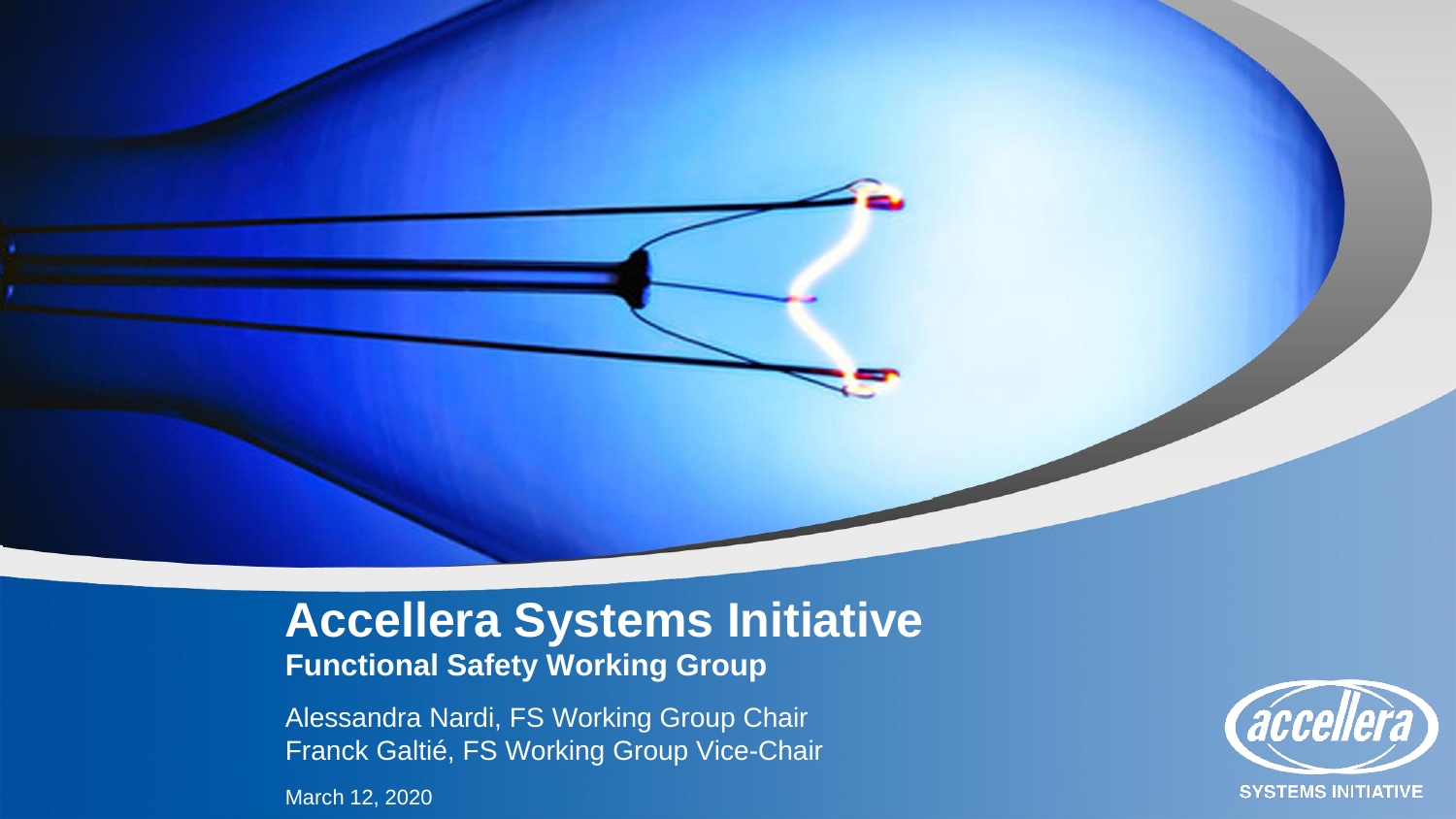### **Accellera Functional Safety Working Group**



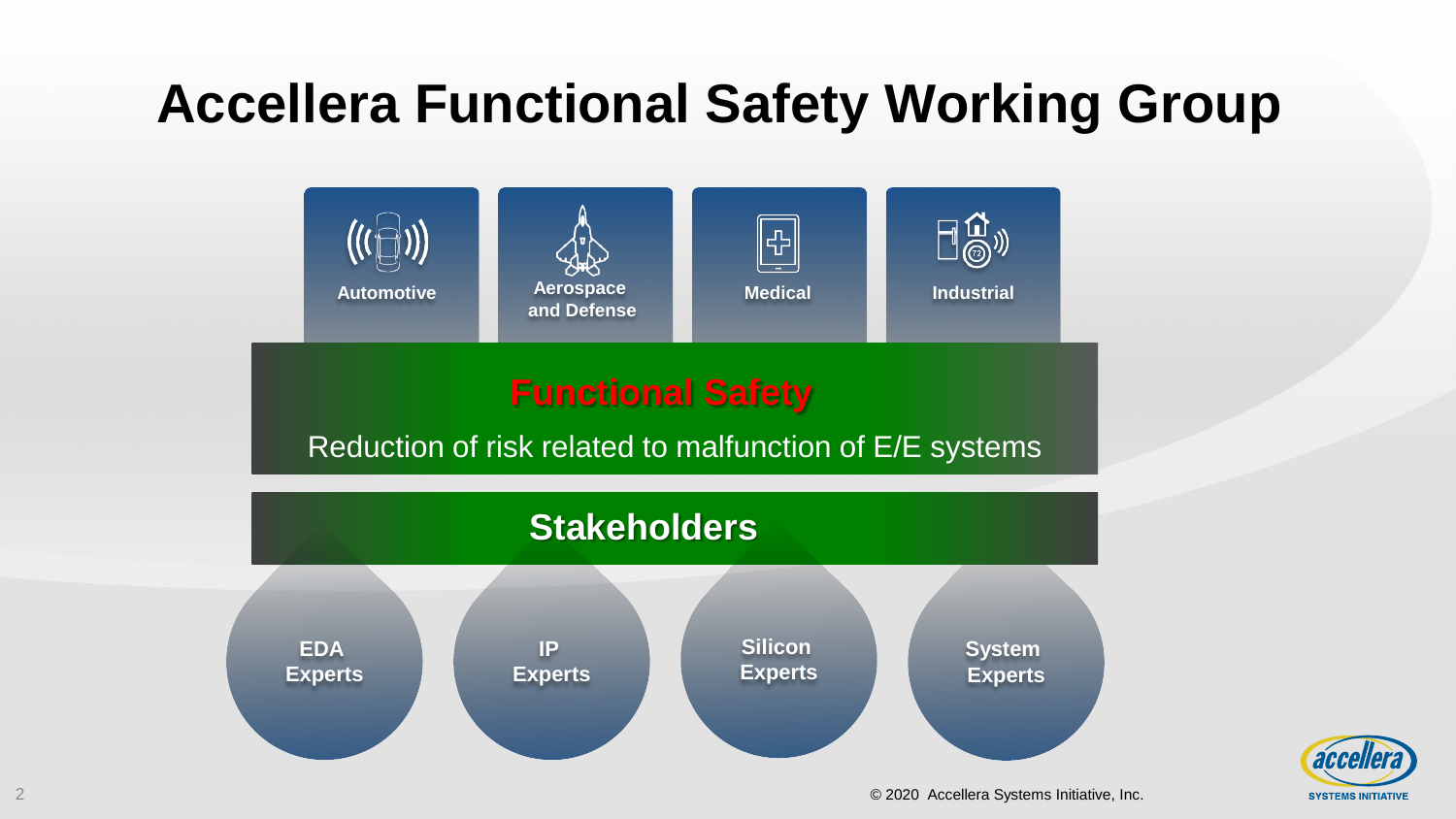# **Functional Safety: Industry Needs and Requirements**

- **EXEL Several gaps between safety lifecycle/best practices and the system/IC design world**
- **Need for formalization and categorization to enable automation, interoperability and traceability**
- **Enablement throughout different dimension of the FS scope**



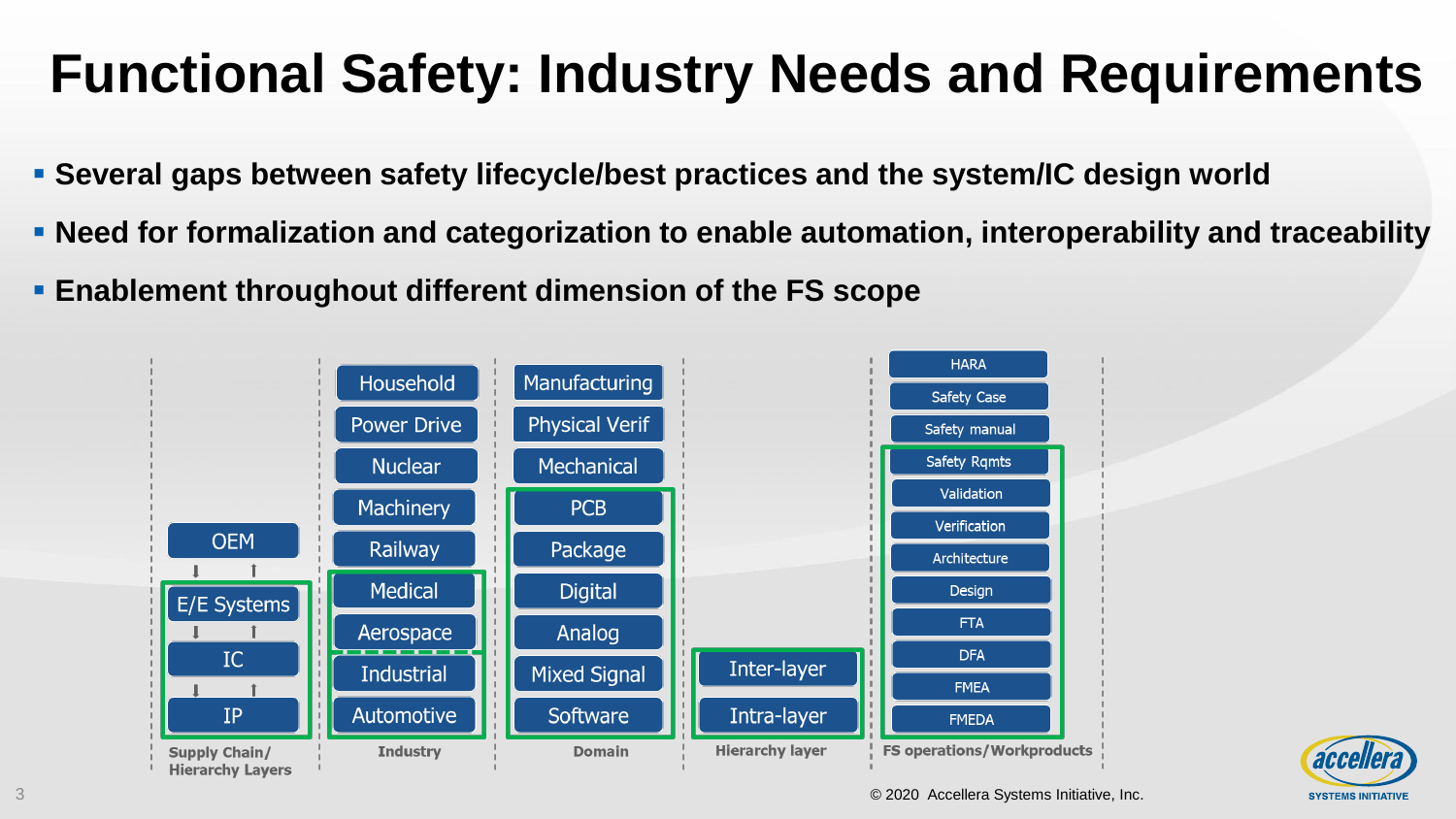## **FS WG Scope: Enabling Interoperability and Traceability**

#### ▪ **Standardized information to capture and propagate the FS intent**

- Intra-layer: through different safety analysis/operations of the same hierarchy level, e.g. FMEDA analysis, verification
- Inter-layer: between layers of design hierarchy, e.g. System  $\leftrightarrow$ Module  $\leftrightarrow$  IC  $\leftrightarrow$  IP

### ▪ **FS-aware flow: bridge between the FS work products and the design and verification flow**

### ▪ **Enablement throughout**

- Different domains (Digital, Analog, Package, PCB, etc)
- Industries (e.g. automotive, industrial)
- Supply chain layers (IP, IC, system)
- **Out of Scope**
	- Changes to existing FS standards (e.g. ISO26262, IEC61508)